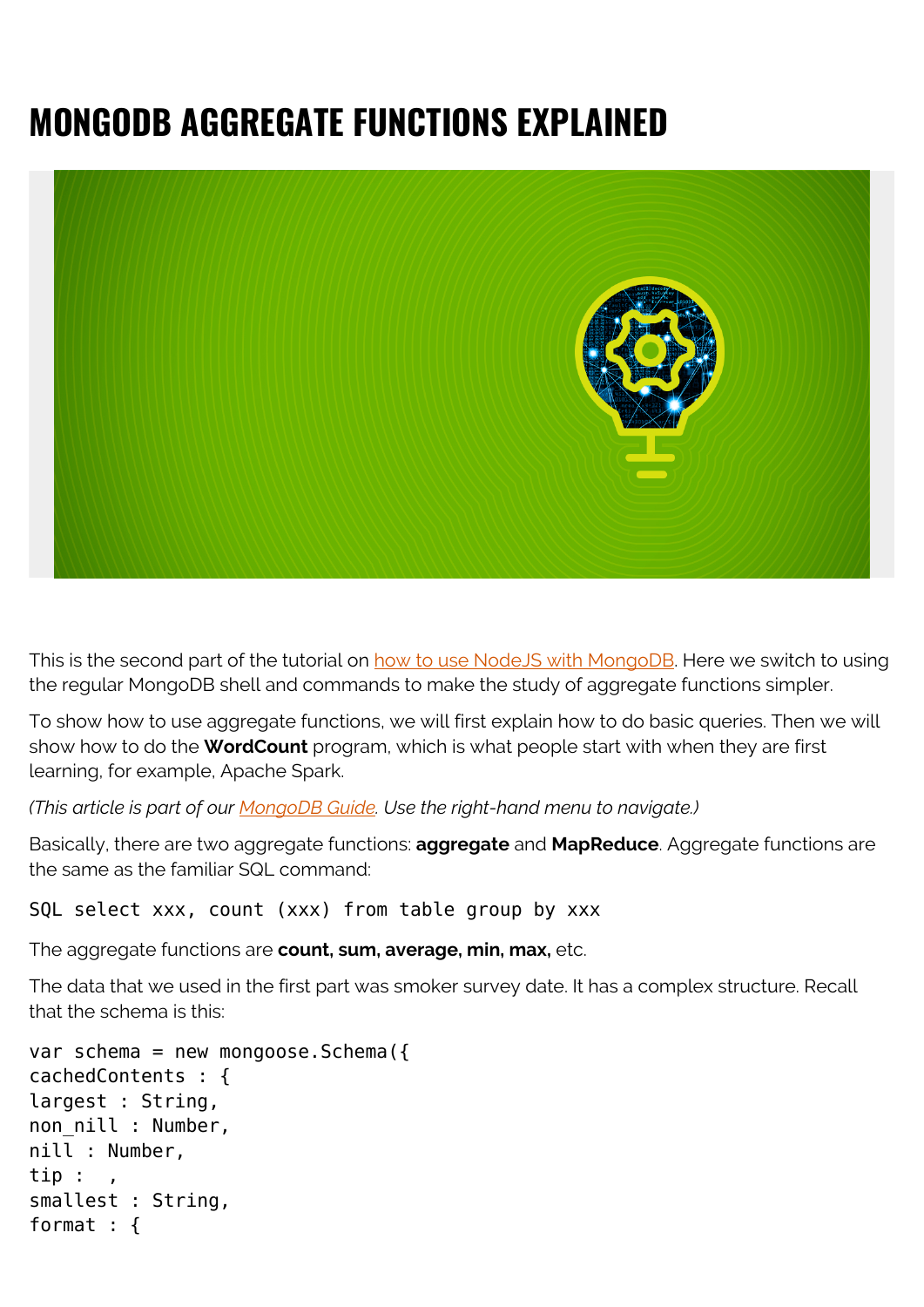```
displayStyle : String,
align : String
}
}
});
```
And the sample data looks like this:

```
"_id" : ObjectId("59e9a6144bde260fa07e68f1"),
"cachedContents" : {
"nill" : \theta,
"non_nill" : 14069,
"largest" : "WY",
"tip" :
},
 v'' : 0}
```
That is complicated to work with, since it has an array of embedded documents: **tip:**. So we will first show how to query this data, then we will make simpler data to show the aggregate and mapreduce functions.

### **Simple Queries**

A simple find query will output all fields. Like this:

```
db.smokersmodels.find({ "cachedContents.largest" : "2016" }).pretty()
"_id" : ObjectId("59e9a6144bde260fa07e6fda"),
"cachedContents" : {
```

```
"nill" : 0,
"non_nill" : 14069,
"largest" : "2016",
"tip" :
```
## **Word Count**

Now we make some simpler data to illustrate how to do the WordCount program with MongoDB.

First, create some data:

```
db.words.insertMany( );
```
They print it out to see what it looks like:

```
db.words.find().pretty()
{ "_id" : ObjectId("59eb051e878eb4d6aca74243"), "word" : "the" }
{ "_id" : ObjectId("59eb051e878eb4d6aca74244"), "word" : "rain" }
{ "_id" : ObjectId("59eb051e878eb4d6aca74245"), "word" : "in" }
{ "_id" : ObjectId("59eb051e878eb4d6aca74246"), "word" : "spain" }
```